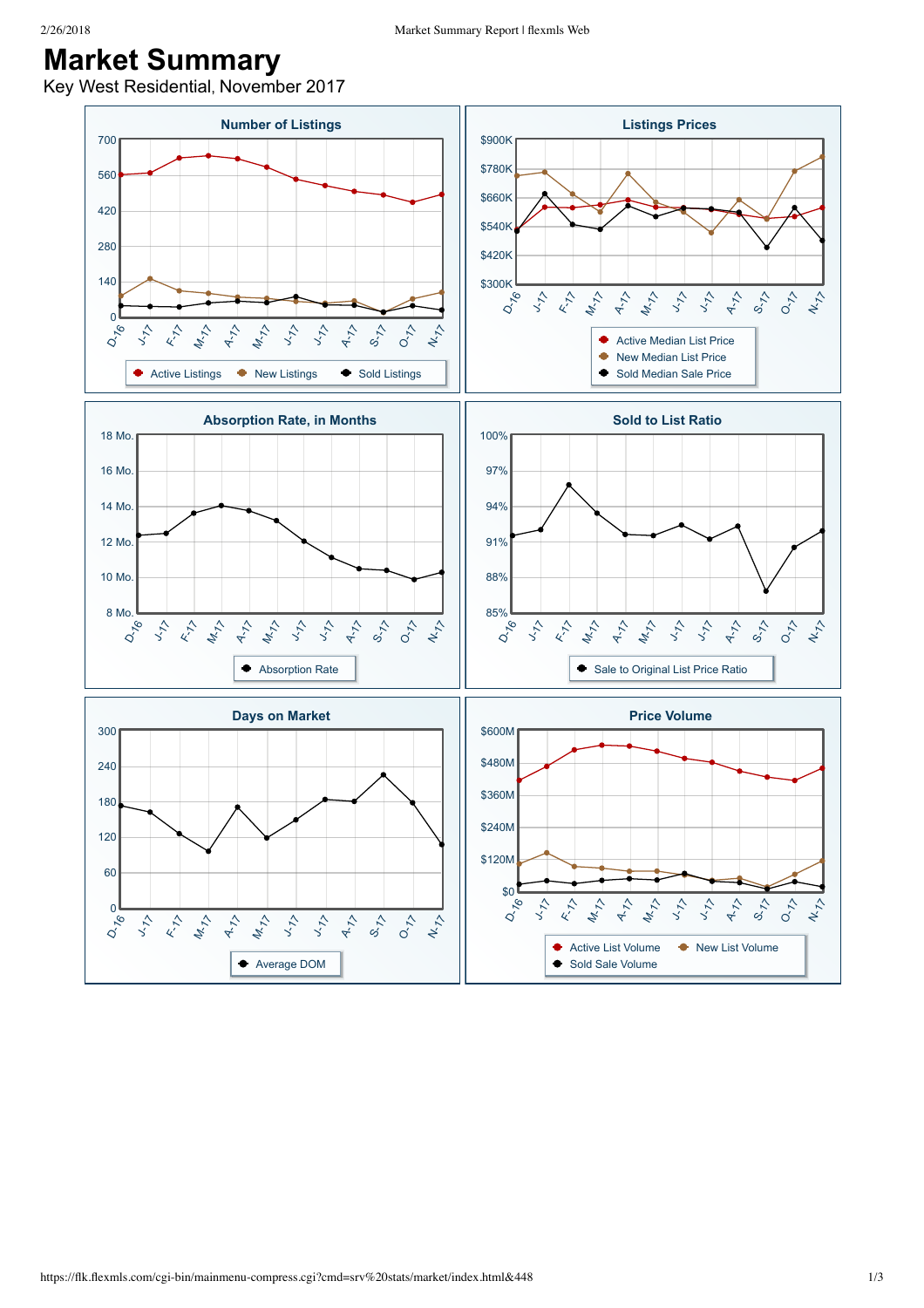| <b>Summary Statistics</b> |               |               |          |                 |                 |          |
|---------------------------|---------------|---------------|----------|-----------------|-----------------|----------|
|                           | <b>Nov-17</b> | <b>Nov-16</b> | $%$ Chg  | <b>2017 YTD</b> | <b>2016 YTD</b> | $%$ Chg  |
| Absorption Rate           | 10.26         | 11.87         | $-13.56$ | 11.92           | 12.32           | $-3.25$  |
| Average List Price        | \$950.477     | \$735.576     | 29.22    | \$879.845       | \$832.397       | 5.70     |
| l Median List Price       | \$617,000     | \$507.500     | 21.58    | \$649.000       | \$580,000       | 11.90    |
| Average Sale Price        | \$618,046     | \$625.242     | $-1.15$  | \$761.017       | \$830.985       | $-8.42$  |
| Median Sale Price         | \$480,000     | \$550.000     | $-12.73$ | \$595.200       | \$550,000       | 8.22     |
| Average DOM               | 107           | 257           | $-58.37$ | 150             | 154             | $-2.60$  |
| Median DOM                | 106           | 151           | $-29.80$ | 82              | 102             | $-19.61$ |

| <b>Sold Listings</b> |                                          |                |          |                |                |          | <b>Pending Listings</b>                  |                |                |          |                |                |          |
|----------------------|------------------------------------------|----------------|----------|----------------|----------------|----------|------------------------------------------|----------------|----------------|----------|----------------|----------------|----------|
|                      | <b>This Month</b><br><b>Year to Date</b> |                |          |                |                |          | <b>This Month</b><br><b>Year to Date</b> |                |                |          |                |                |          |
|                      | 2017                                     | 2016           | % Chg    | 2017           | 2016           | % Chg    |                                          | 2017           | 2016           | % Chg    | 2017           | 2016           | % Chg    |
| 0-99,999             | 0                                        | $\overline{2}$ | $-100.0$ | 28             | 26             | 7.7      | 0-99,999                                 | 4              | 3              | 33.3     | 34             | 31             | 9.7      |
| 100,000-149,999      | 0                                        | 0              | 0.0      | 0              | $\mathbf{1}$   | $-100.0$ | 100,000-149,999                          | 0              | 0              | 0.0      | 0              | 1              | $-100.0$ |
| 150,000-199,999      | 0                                        | 0              | 0.0      | 0              | 5              | $-100.0$ | 150,000-199,999                          | 1              | 1              | 0.0      | $\mathbf{1}$   | 6              | $-83.3$  |
| 200,000-249,999      | 1                                        | 0              | N/A      | 11             | 9              | 22.2     | 200,000-249,999                          | 0              | 1              | $-100.0$ | 6              | 9              | $-33.3$  |
| 250,000-299,999      | 0                                        | 2              | $-100.0$ | 10             | 18             | $-44.4$  | 250,000-299,999                          | 0              | $\overline{2}$ | $-100.0$ | 13             | 22             | $-40.9$  |
| 300,000-349,999      | 2                                        | $\overline{2}$ | 0.0      | 20             | 33             | $-39.4$  | 300,000-349,999                          | 1              | 1              | 0.0      | 13             | 25             | $-48.0$  |
| 350,000-399,999      | 3                                        | 3              | 0.0      | 45             | 37             | 21.6     | 350,000-399,999                          | $\overline{2}$ | 3              | $-33.3$  | 50             | 44             | 13.6     |
| 400,000-449,999      | 5                                        | $\overline{2}$ | 150.0    | 31             | 34             | $-8.8$   | 400,000-449,999                          | 2              | $\overline{2}$ | 0.0      | 23             | 28             | $-17.9$  |
| 450,000-499,999      | 3                                        | 3              | 0.0      | 44             | 50             | $-12.0$  | 450,000-499,999                          | 4              | $\overline{c}$ | 100.0    | 44             | 45             | $-2.2$   |
| 500,000-549,999      | $\overline{2}$                           | 1              | 100.0    | 41             | 36             | 13.9     | 500,000-549,999                          | 1              | 5              | $-80.0$  | 38             | 38             | 0.0      |
| 550,000-599,999      | 1                                        | 5              | $-80.0$  | 29             | 35             | $-17.1$  | 550,000-599,999                          | 2              | 4              | $-50.0$  | 39             | 45             | $-13.3$  |
| 600,000-649,999      | 1                                        | $\mathbf{1}$   | 0.0      | 38             | 24             | 58.3     | 600,000-649,999                          | 1              | $\overline{2}$ | $-50.0$  | 23             | 24             | $-4.2$   |
| 650,000-699,999      | 0                                        | $\overline{2}$ | $-100.0$ | 17             | 21             | $-19.0$  | 650,000-699,999                          | 4              | $\overline{2}$ | 100.0    | 28             | 21             | 33.3     |
| 700,000-749,999      | 1                                        | 1              | 0.0      | 22             | 17             | 29.4     | 700,000-749,999                          | 0              | $\mathbf{0}$   | 0.0      | 19             | 16             | 18.8     |
| 750,000-799,999      | 0                                        | 3              | $-100.0$ | 13             | 20             | $-35.0$  | 750,000-799,999                          | 3              | 3              | 0.0      | 18             | 24             | $-25.0$  |
| 800,000-849,999      | 3                                        | 0              | N/A      | 21             | 14             | 50.0     | 800,000-849,999                          | 0              | $\Omega$       | 0.0      | 15             | 11             | 36.4     |
| 850.000-899.999      | 2                                        | $\mathbf{1}$   | 100.0    | 14             | 17             | $-17.6$  | 850.000-899.999                          | 5              | $\Omega$       | N/A      | 22             | 25             | $-12.0$  |
| 900,000-949,999      | 0                                        | 0              | 0.0      | 12             | 9              | 33.3     | 900,000-949,999                          | 1              | 1              | 0.0      | 6              | $\overline{7}$ | $-14.3$  |
| 950,000-999,999      | 0                                        | $\Omega$       | 0.0      | 14             | 10             | 40.0     | 950,000-999,999                          | $\Omega$       | 1              | $-100.0$ | 13             | 18             | $-27.8$  |
| 1,000,000-1,099,999  | 1                                        | 1              | 0.0      | 9              | 13             | $-30.8$  | 1,000,000-1,099,999                      | 1              | $\overline{2}$ | $-50.0$  | 10             | 10             | 0.0      |
| 1,100,000-1,199,999  | 0                                        | 0              | 0.0      | 14             | 8              | 75.0     | 1,100,000-1,199,999                      | 1              | 1              | 0.0      | 10             | 11             | $-9.1$   |
| 1,200,000-1,299,999  | 0                                        | 0              | 0.0      | 23             | 10             | 130.0    | 1,200,000-1,299,999                      | 1              | 1              | 0.0      | 20             | 12             | 66.7     |
| 1,300,000-1,399,999  | 0                                        | $\overline{2}$ | $-100.0$ | 5              | 9              | $-44.4$  | 1,300,000-1,399,999                      | 1              | 0              | N/A      | 14             | 11             | 27.3     |
| 1,400,000-1,499,999  | 0                                        | $\Omega$       | 0.0      | 6              | 6              | 0.0      | 1,400,000-1,499,999                      | 1              | 0              | N/A      | 5              | 8              | $-37.5$  |
| 1,500,000-1,599,999  | $\overline{c}$                           | 1              | 100.0    | 8              | 8              | 0.0      | 1,500,000-1,599,999                      | 1              | 1              | 0.0      | $\overline{7}$ | 5              | 40.0     |
| 1,600,000-1,699,999  | 0                                        | 1              | $-100.0$ | 12             | 1              | 1100.0   | 1,600,000-1,699,999                      | 0              | 1              | $-100.0$ | 12             | 6              | 100.0    |
| 1,700,000-1,799,999  | 0                                        | 0              | 0.0      | 6              | $\mathbf{1}$   | 500.0    | 1,700,000-1,799,999                      | 0              | 1              | $-100.0$ | 5              | $\mathbf{1}$   | 400.0    |
| 1,800,000-1,899,999  | 0                                        | 0              | 0.0      | $\overline{c}$ | 8              | $-75.0$  | 1,800,000-1,899,999                      | 1              | 0              | N/A      | 8              | $\overline{4}$ | 100.0    |
| 1,900,000-1,999,999  | 0                                        | 0              | 0.0      | 1              | 3              | $-66.7$  | 1,900,000-1,999,999                      | 0              | 0              | 0.0      | 3              | 6              | $-50.0$  |
| 2,000,000-2,249,999  | 0                                        | 0              | 0.0      | 6              | $\overline{7}$ | $-14.3$  | 2,000,000-2,249,999                      | 0              | 1              | $-100.0$ | $\overline{2}$ | $\overline{7}$ | $-71.4$  |
| 2,250,000-2,499,999  | 0                                        | 0              | 0.0      | 2              | 3              | $-33.3$  | 2,250,000-2,499,999                      | 0              | $\mathbf 0$    | 0.0      | 5              | 6              | $-16.7$  |
| 2,500,000-2,749,999  | 0                                        | 0              | 0.0      | 3              | $\overline{c}$ | 50.0     | 2,500,000-2,749,999                      | 0              | $\mathbf 0$    | 0.0      | $\overline{2}$ | $\mathbf{1}$   | 100.0    |
| 2,750,000-2,999,999  | 0                                        | 0              | 0.0      | $\overline{c}$ | $\mathbf{1}$   | 100.0    | 2,750,000-2,999,999                      | 0              | 0              | 0.0      | $\overline{4}$ | $\overline{2}$ | 100.0    |
| 3,000,000-3,249,999  | 0                                        | $\Omega$       | 0.0      | 1              | $\mathbf{1}$   | 0.0      | 3,000,000-3,249,999                      | 0              | 0              | 0.0      | 1              | $\mathbf{1}$   | 0.0      |
| 3,250,000-3,499,999  | 0                                        | 0              | 0.0      | 1              | 1              | 0.0      | 3,250,000-3,499,999                      | 0              | 0              | 0.0      | 0              | 0              | 0.0      |
| 3,500,000-3,749,999  | 0                                        | 0              | 0.0      | 1              | 3              | $-66.7$  | 3,500,000-3,749,999                      | 0              | $\mathbf 0$    | 0.0      | 0              | $\mathbf{1}$   | $-100.0$ |
| 3,750,000-3,999,999  | 0                                        | 0              | 0.0      | 1              | $\mathbf{1}$   | 0.0      | 3,750,000-3,999,999                      | 0              | $\mathbf 0$    | 0.0      | $\mathbf{1}$   | 3              | $-66.7$  |
| 4,000,000-4,249,999  | 0                                        | 0              | 0.0      | 0              | $\mathbf 0$    | 0.0      | 4,000,000-4,249,999                      | 0              | 0              | 0.0      | 0              | $\Omega$       | 0.0      |
| 4,250,000-4,499,999  | 0                                        | $\Omega$       | 0.0      | 0              | $\Omega$       | 0.0      | 4,250,000-4,499,999                      | 0              | 0              | 0.0      | 1              | 1              | 0.0      |
| 4,500,000-4,749,999  | 0                                        | 0              | 0.0      | 1              | $\mathbf 0$    | N/A      | 4,500,000-4,749,999                      | 0              | $\mathbf 0$    | 0.0      | 0              | $\mathbf 0$    | 0.0      |
| 4,750,000-4,999,999  | 0                                        | 0              | 0.0      | 0              | $\mathbf 0$    | 0.0      | 4,750,000-4,999,999                      | 1              | $\mathbf 0$    | N/A      | 1              | 0              | N/A      |
| $5,000,000+$         | 0                                        | $\mathbf 0$    | 0.0      | 2              | $\overline{2}$ | 0.0      | $5,000,000+$                             | 0              | $\mathbf 0$    | 0.0      | 1              | 3              | $-66.7$  |
| Totals               | 27                                       | 33             | $-18.2$  | 516            | 504            | 2.4      | <b>Totals</b>                            | 39             | 41             | $-4.9$   | 517            | 539            | $-4.1$   |